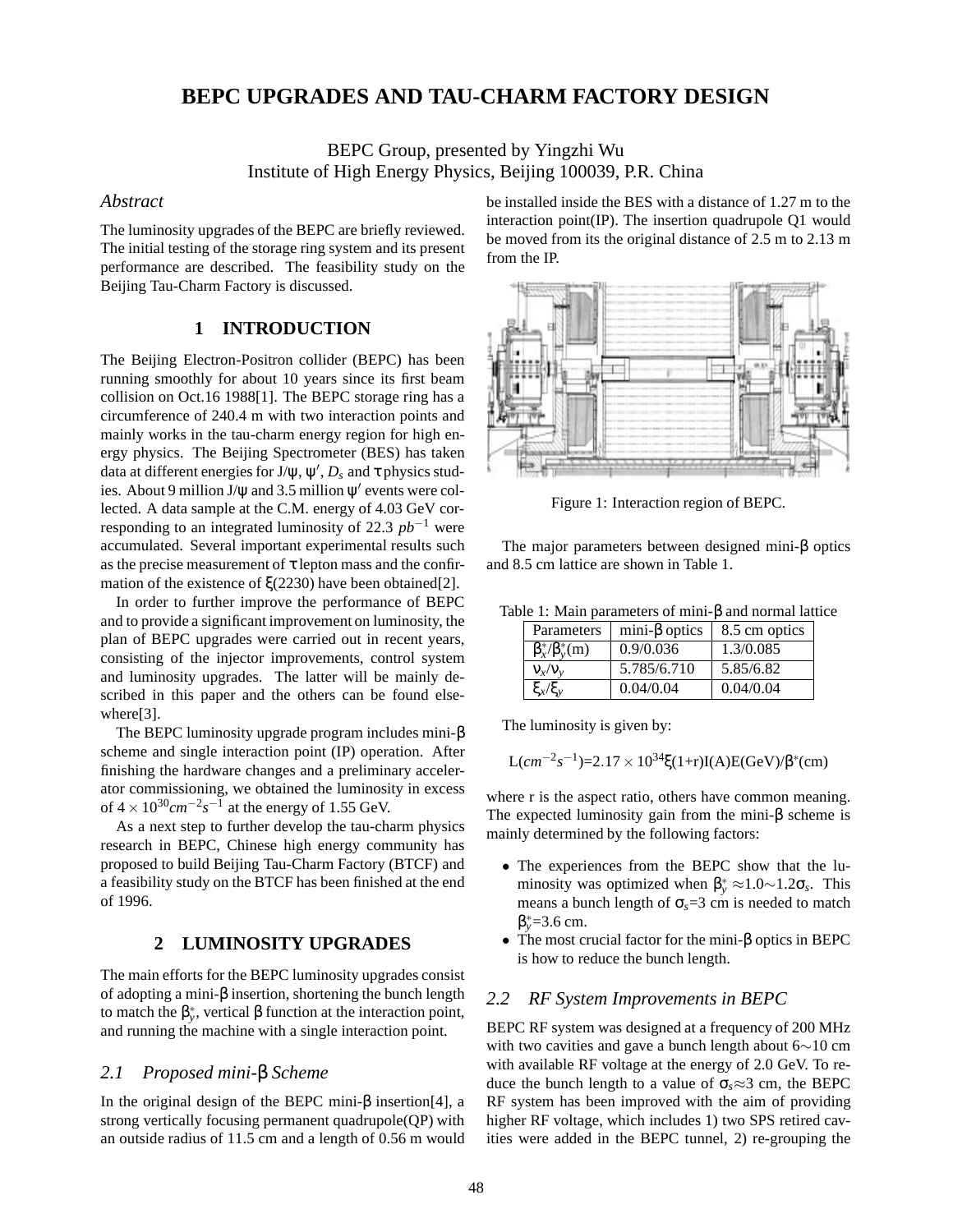available RF power supplies for four cavities and 3) installing the HOM damper in the BEPC cavities and replacing the cavity tuner by a new version without contacts. Finally, two SPS style cavities, together with two BEPC cavities have been put into operation and provide a maximum RF voltage of more than 2.0 MV[5].

### *2.3 Attempts to Reduce Coupling Impedance*

The phenomenon of current dependent bunch lengthening has been observed in BEPC. An early estimation of the impedance budget revealed a longitudinal broad band impedance of  $|\frac{Z}{n}|_0$  ≈4.5Ω, and the main contributions came from kickers and bellows, etc. To reduce the bunch lengthening effects, a preliminary measure was made, such as removing the two idling kickers, a reduction of about  $0.5\Omega$ in the longitudinal coupling impedance was expected. Another effort came from shielding the bellows. There are 40 pieces racetrack shape bellows assemblies distributed along the BEPC ring. Each side of the assembly is connected by a flange in which a cavity structure exists. The status of flanges before and after shielding is depicted in Fig. 2.



Figure 2: Flanges in BEPC before and after shielding.

The measurements show that the cavity between two flanges made a remarkable contribution to the impedance. To improve this structure of the assembly, spring contact spacers have been put into the cavities in each bellows assembly. These changes could be expected to reduce the impedance about 1.24Ω for the total 40 assemblies.

With the above efforts, a reduction of more than 10% in bunch length would be expected.

## *2.4 Measurements of Bunch Length with Higher Voltage*

The measurements of bunch length with functions of beam current, RF voltage and beam energy have been performed with a streak camera and beam spectrum analysis method[6],[7].

The measurement results show that the data are well parameterized by the scaling law of  $\sigma_z$ (*cm*)=0.651( $\frac{I(mA)\alpha_p}{V_s^2E(GeV)}$ showing in Fig.  $3$ . The solid slope line describes the old scaling law which was measured before shielding the bellows.



Figure 3: Scaling law of bunch lengthening.

Table 2: Main parameters of lower-β scheme

| $\beta_{r}^{*}/\beta_{v}^{*}(m)$ | 1.3/0.05   |
|----------------------------------|------------|
| $V_{\rm r}/V_{\rm v}$            | 5.82/6.82  |
|                                  | 0.045/0.04 |

The results also tell us that the bunch length reaches  $\sigma_s \approx$ 4.2 cm for  $I_b$ =35 mA at E=2.015 GeV,  $V_{rf}$ =2.0 MV. which is longer than the required value of  $\sigma_s \approx 3$ cm necessary for the mini- $\beta$  scheme. On the other hand, the longitudinal coupling impedance  $\left|\frac{Z}{n}\right|_0$  deduced from the measurements of the variation of betatron tunes with current before and after shielding the bellows are almost same. It can be seen that there are no distinct improvement for shortening the bunch length by shielding the bellows. The reason is not yet understood. It is evident that the bunch lengthening would limit the effective operation on  $\beta_y^* = 3.6$  cm. So the mini-β lattice has been modified from the original design.

## *2.5 Lower-*β *Design*

Taking the operating experience of BEPC, the optimum ratio  $\beta_y^*/\sigma_s$  for the luminosity is about 1.2, with the  $\sigma_s \approx 4.2$  cm, the optimum value of  $\beta_y^*$  would be 5 cm.

Intensive studies showed that the lattice with  $\beta_{y}^{*}$ =5cm could be realized by moving the quadrupoles Q1,Q2 towards the IP by a distance of 35 cm and 45 cm respectively, without installing the permanent quadrupole QP. These changes would decrease the maximum  $\beta_y$  at the insertion quadrupole and natural chromaticities. The vacuum chamber in the interaction region (IR) have been rebuilt and the new one has larger aperture and smooth transition. Some main parameters for 5 cm  $\beta^*_y$  optics are listed in Table 2.

### *2.6 Commissioning with Lower-*β *Lattice*

With the first priority given to physics experiments, only a fraction of operating time was spent on the machine experiments and studies.

During the commissioning, several different optical configurations (tunes and  $β^*$ ) were tried with adjusting many other parameters such as orbit corrections, sextupole strengths and coupling corrections[8]. As a preliminary re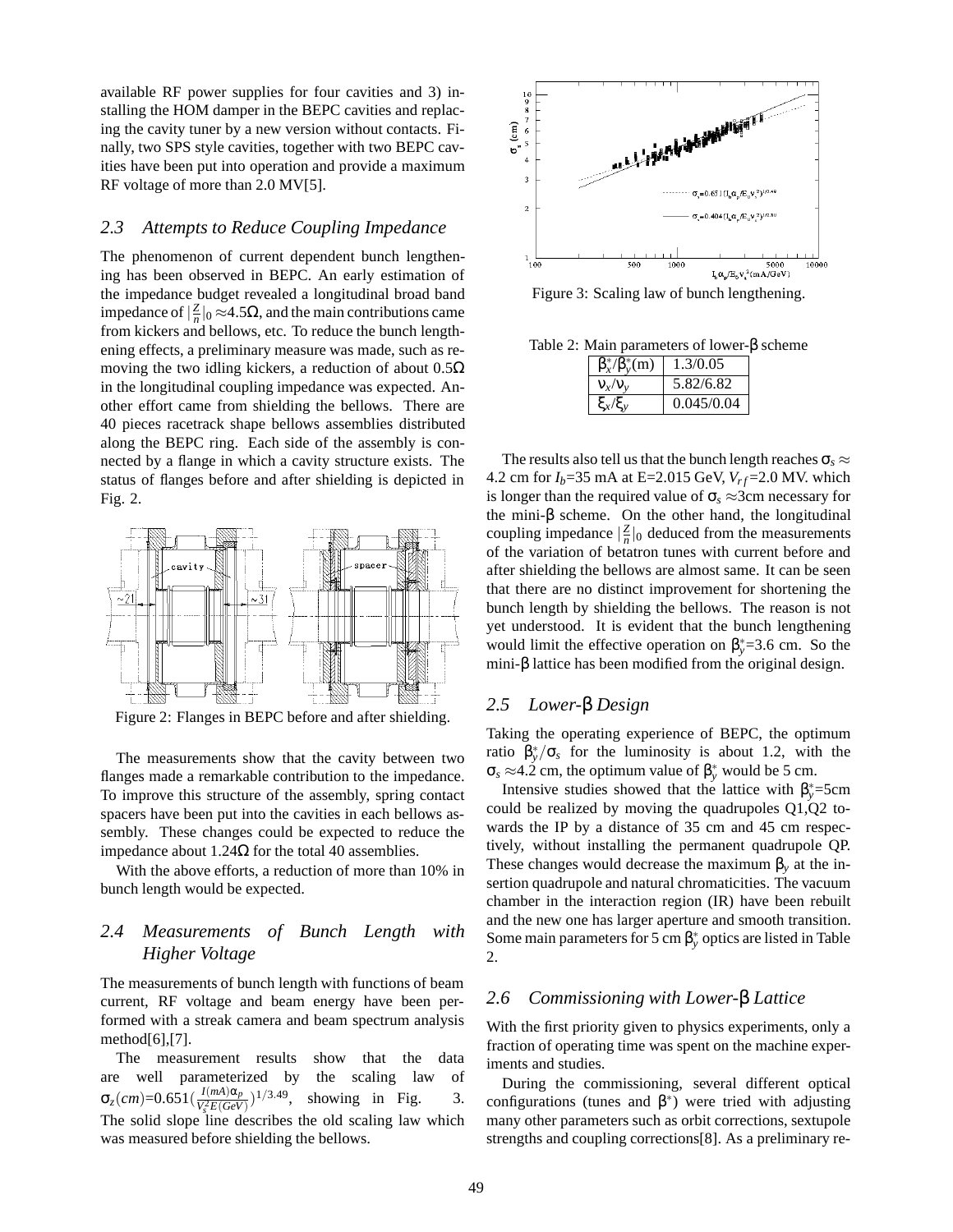sult, the luminosity of BEPC has increased by a factor of 1.5 and reaches a peak value of  $4.38 \times 10^{30}$  cm<sup>-2</sup> $s^{-1}$  at the energy of 1.55GeV. A beam-beam parameter ξ*<sup>y</sup>* ∼0.037 is also obtained. Fig. 4 draws the luminosity and the vertical beam-beam tune shift as functions of the beam current. Fig. 5 gives a picture of tune scan for the luminosity.



Figure 4: Luminosity and tune shift vs beam current.

Machine studies on the tune scan show that the working points at  $v_x = 5.805$  and  $v_y = 6.800$  yield a higher luminosity.



Figure 5: Tune scan for the luminosity.

In the machine study for optimum luminosity, an instability has been observed that the luminosity drops as the RF voltage is raised, while the  $β<sub>y</sub><sup>*</sup>$  keeps unchanged. The studies show that luminosity dropping is caused by an enlargement of the vertical beam size due to beam-beam interaction. It seems that a synochro-betatron resonance excited by a residual vertical dispersion at the interaction points happens when beams collide with higher RF voltage. Some detailed studies and simulations are still under way.

### *2.7 Single Interaction Point (SIP)*

A scheme to increase luminosity by running machine with only one collision per revolution has been testing[9]. Two beams are separated vertically at the north IP with separators since there is no detector there.

At beginning, we tried the SIP scheme on the base of high luminosity mode. But as the phase advance between two separators was not exact 180◦, the orbit difference of two beams perturbed the collision in the south IP. Two trim separator supplies were used to eliminate such an effect.

Even though, the early SIP experiments gave no positive results. The reason is considered to be the vertical orbit distortion created by north separators leakage to the active IP. With adding 4 new power supplies in the north insertion region, a new lattice with more favorable conditions to SIP operation has been designed:

- Larger beta functions  $\beta_x^* = 0.65$  m,  $\beta_y^* = 4.62$  m at the north IP.
- Exact 180◦ phase advance between two north separators.
- Different tunes  $v_x=6.12$ ,  $v_y=6.62$  from that in the two IP's mode, which are just above the integer horizontally and half integer vertically. The beam-beam shift for given beam-beam force would be minimized.
- Smaller natural chromaticities ξ*x*=-11.2,ξ*y*=-16.7 would reduce the perturbation due to sextupoles.

With the new lattice, the miscrossing in the experimental IP due to the perturbation of north separators has been eliminated, which makes the beams perfect collision. The present machine experimental studies with the new lattice of  $\beta_{y}^{*}=7$  cm show that the beam-beam tune shift per revolution decreases significantly comparing with that in two IP's operation. In the meanwhile, both beam-beam parameter and maximum colliding beam current have increased, which results a higher luminosity. The further experiment with the  $\beta_{y}^{*}=5$  cm lattice is under way.

Several hardware improvements including control system and magnet power supplies have been responsible for the luminosity upgrade. The next step in BEPC upgrades will include multi-bunch operation and micro-β scheme. Those will provide a further increase of luminosity and establish a solid technical basis for the Beijing Tau-Charm Factory design.

## **3 BEIJING TAU-CHARM FACTORY DESIGN**

The design of BTCF[10] focuses mainly on the high luminosity mode and provides the possibility to realize polarization and monochromator operation with the priority order: high luminosity mode (1.5∼2.5 GeV), longitudinal polarization mode( $\sim$ 2.0 GeV), and monochromator mode(1.55 GeV). According to the requirements of the physics, the design goals aim at:

- Maximum peak luminosity of 1033*cm*−2*s*−<sup>1</sup> at the energy of 2.0 GeV.
- Rings capable of operating over the range 1.5≤E≤2.5 GeV and providing the potential up to 3.0 GeV.
- Basic design compatible with polarization mode and monochromator mode.

The strategy, adopted to achieve high luminosity, is common to the many other factory designs: micro-β, high current, multibunch, and separated rings.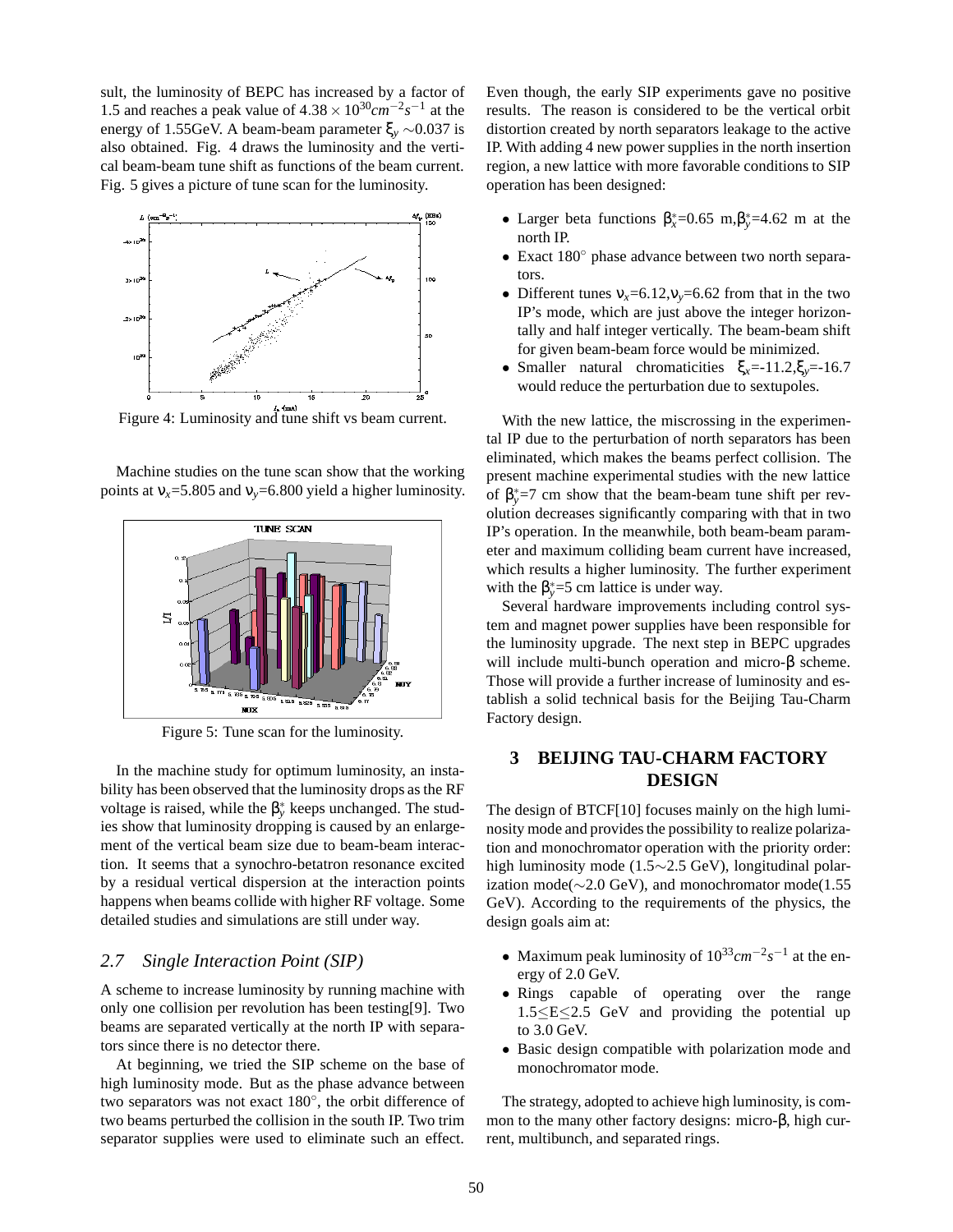The design approach is to maintain single-bunch parameters within currently achieved values but use a larger number of bunches and choose a small crossing angle collision optics as a main scheme.

### *3.1 Lattice Design and Layout*

The lattice is designed with the emphasis on the high degree of flexibility of adjusting linear optics and the compatibility of different modes[10]. The schematic layout of the BTCF storage ring is shown in Fig. 6.



Figure 6: Schematic diagram of the BTCF storage ring

The two rings are vertically separated about 1.6 m. Each ring is 53.4 m wide and 165.4m long with a circumference of 385.4 m, and can be divided into four parts: interaction region, arc region, utility region, polarization region.

Two iron-free superconducting quadrupoles (Q1, Q2) are used as a strong doublet to reach the requirements of β functions at the IP. The quadrupoles Q1, Q2 lie completely within the detector. The two beams are separated with electrostatic separators and vertical bending magnets. Seven quadrupoles (Q3∼Q9) are arranged to match the beta and dispersion functions to the arc. Fig. 7 shows the beams separation in the IR region.



Figure 7: Beam separation and crossing angle scheme.

To compensate the effects of detector solenoid on the beams, an anti-solenoid with -3.0 T, 0.3 m long is located at 0.6m away from the IP to cancel the detector solenoid field between the IP and Q1. A shielding solenoid coil will be placed by surrounding the insertion quardrupole magnets to eliminate the detector solenoid field in the Q1, Q2 region.

Table 3: Main parameters of high lumi. scheme for BTCF

| Crossing angle    | $2\phi_c = 2.6 \times 2$ mrad  |
|-------------------|--------------------------------|
| Bunch spacing     | 3.78 m                         |
| Bunch number      | 86                             |
|                   |                                |
| Natural emittance | $\varepsilon_{x0}$ =140 nm·rad |
| Beam current      | 570 mA                         |

Each arc consists of 2 dispersion suppressors and 10 standard FODO cells with more independent power supplies of quadrupoles for the lattice flexibility. The utility region consists of an injection insertion, 4 FODO standard cells and a transition section. There are enough straight sections for correctors, RF, injection kickers, wiggler systems and polarization elements.

The main scheme is chosen to use the collision with a small horizontal crossing angle created by a pair of horizontal dipoles BHs which located at the places where the horizontal phase advance from the IP is 180°. The main parameters for this scheme are listed in Table 3.

The polarized beam energy is required around 2.0 GeV, and the scheme with polarized electron only can meet the requirements of physics at beginning. The electron will be polarized transversely before filling the ring using the polarized electron gun. The current spin rotation schemes are considered to use solenoids and horizontal bends, located between the IR and the arc part[11].

For the monochromator scheme the polarity of quadrupoles Q1, Q2, Q6, QV2 will be changed and the magnets Q4, Q8 and BH will be switched off. The main parameters are chosen as:  $\beta_x^*$ =1.0 cm,  $\beta_y^*$ =15 cm,  $D_y^* = \pm 0.45$  cm and the luminosity would expect  $2\times10^{32}$  *cm*<sup>−2</sup>*s*<sup>−1</sup>. The Robinson wigglers will be used to adjust the emittance and the energy spread.

### *3.2 Instability Control and Beam-Beam Effects*

The bunch lengthening effect must be controlled in order to get  $\sigma_z \leq \beta_y^*$ . The criterion to avoid the microwave instability gives an impedance threshold requirement:  $|Z/N|_{eff} \le$  $0.51\Omega$  (6.7 mA/bunch), and the present estimation for the impedance of ring components indicates: |*Z*/*N*|<sup>0</sup> ∼ 0.24Ω. Thus,we may expect a short bunch could be obtained.

The coupled-bunch instabilities in the τcF are a potentially serious problem due to large currents and short bunch spacing. It could be limited by reducing the number of cavities and their impedance, using HOM dampers to reduce external Q value lower than 100, and using the fast feedback system to suppress the instability[12].

The mechanism of the transient ion trapping and beamphotoelectron interaction are being investigated with simulation programs, and related machine studies are in progress in the BEPC and other laboratories. It would be expected that these instabilities in the BTCF should be much weaker than that in a B-factory. The studies of beambeam effects with linear lattice has been carried out us